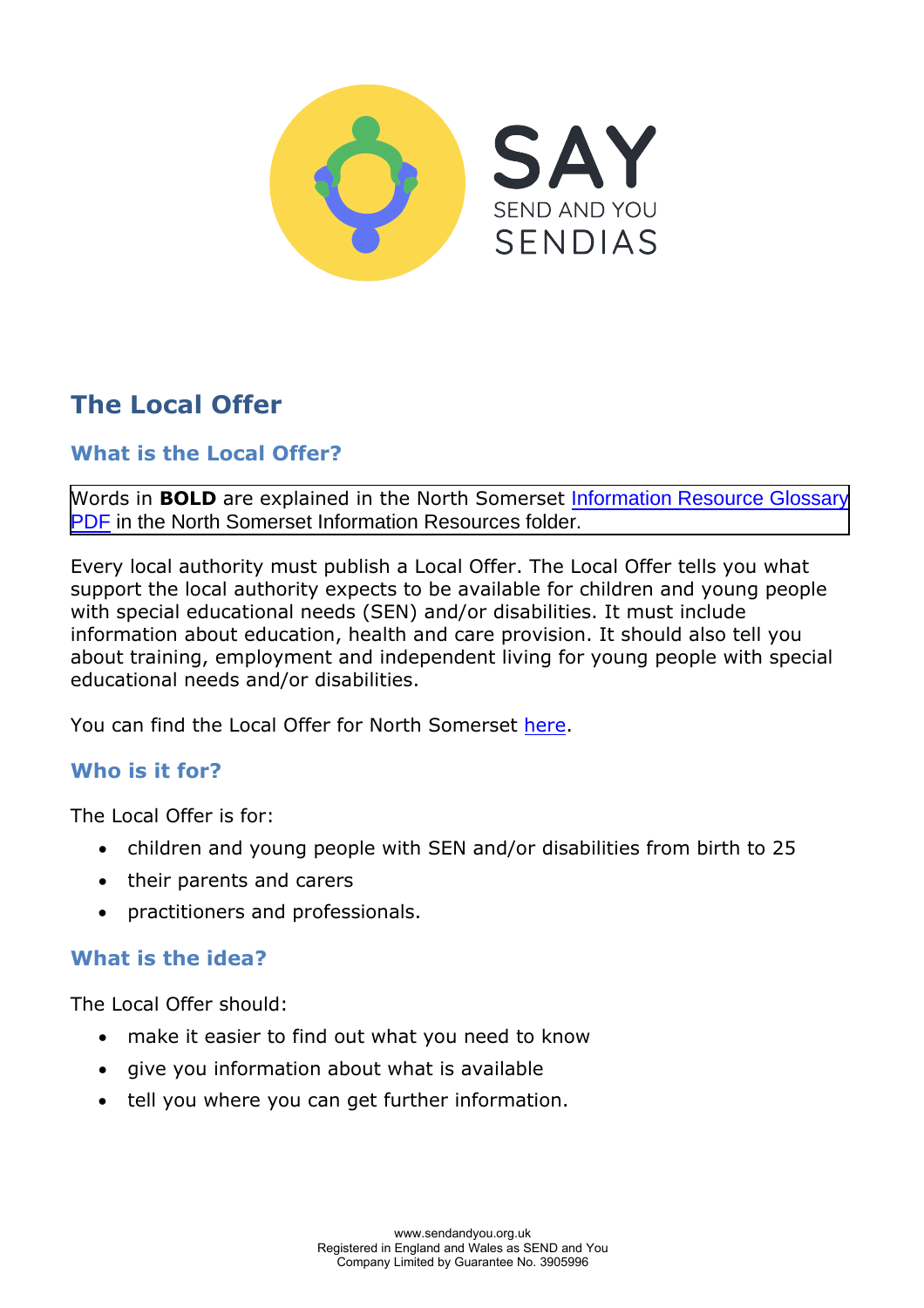The Local Offer should also make services more responsive to local needs.

The [SEND Code of Practice](https://www.gov.uk/government/publications/send-code-of-practice-0-to-25) says that the Local Offer should:

- *provide clear, comprehensive, accessible and up-to-date information about the available provision and how to access it*
- *make provision more responsive to local needs and aspirations by directly involving disabled children and those with SEN and their parents, and disabled young people and those with SEN, and service providers in its development and review* (4.2)

#### **What does it include?**

The Local Offer includes information on:

- how children and young peoples' needs are identified
- how their needs are assessed
- the special educational, health and social care provision for children and young people with SEN or disabilities
- opportunities for training and employment
- support for independent living
- how provision is funded
- leisure activities and support groups
- where you can find more information, advice and support
- arrangements for travel to and from school and other settings
- the help available to resolve disagreements.

The Local Offer must also tell you about services provided outside your area which local people are likely to use.

You can find the full list of what must be included in the [SEND Code of Practice](https://www.gov.uk/government/publications/send-code-of-practice-0-to-25) section 4.30.

## **How can I get involved?**

The local authority **must** involve children and young people with SEN and disabilities, and parents and carers in preparing and reviewing the Local Offer. If you would like to be involved, or make some comments, you can find out more on the [North Somerset Local Offer website.](https://northsomersetonlinedirectory.n-somerset.gov.uk/kb5/northsomerset/directory/localoffer.page?localofferchannel=0)

Parents, children or young people who want to be more involved in developing and reviewing the Local Offer should email [sen.team@n-somerset.gov.uk.](mailto:sen.team@n-somerset.gov.uk)